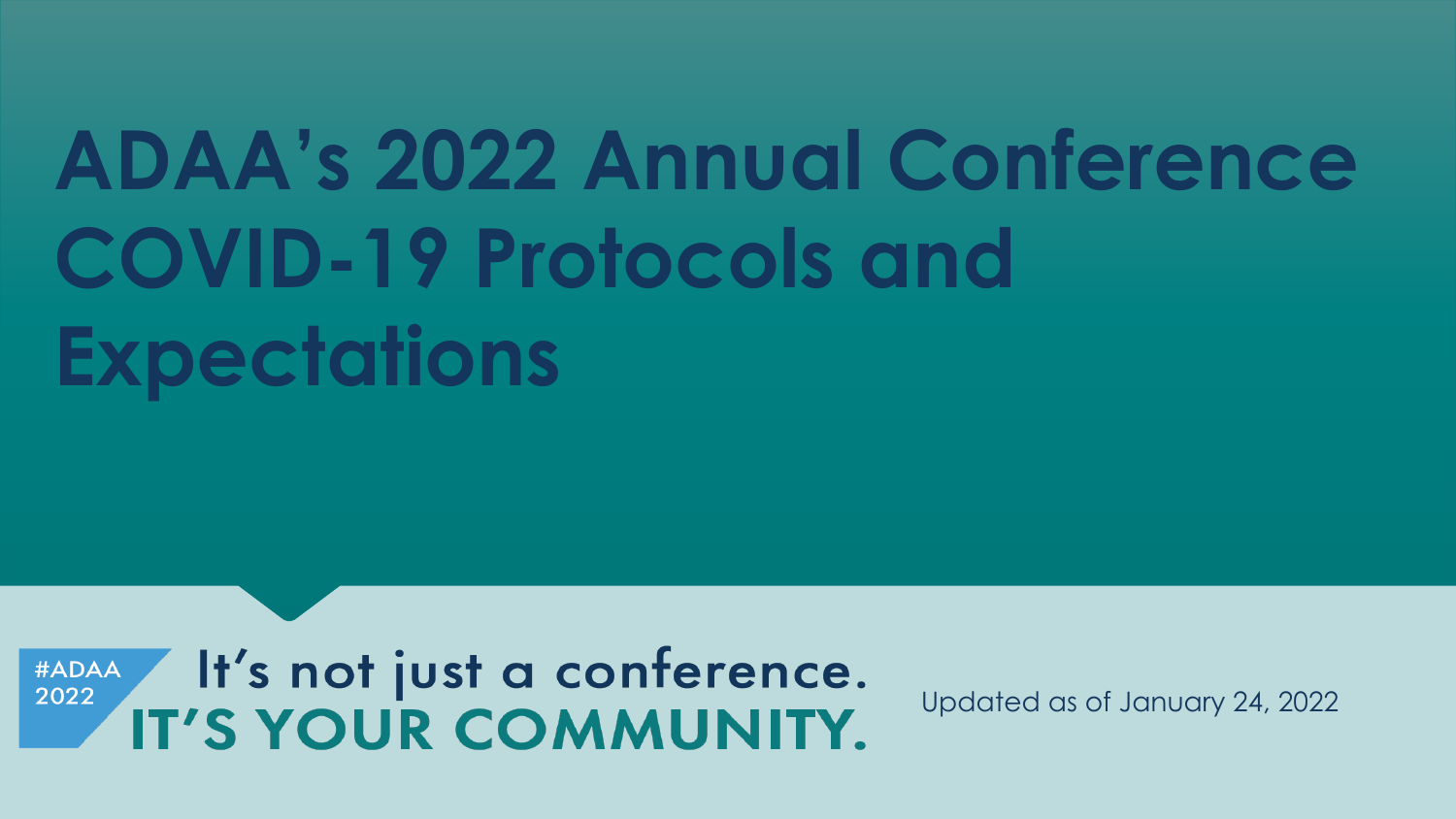# **Ensuring a Safe Experience**

ADAA is excited to welcome everyone to Denver, CO. Meeting in person offers an educational experience and community connections that are difficult to recreate online.

We recognize that meeting in person comes with some risk due to COVID-19. Step one of ensuring the safest experience possible begins here. Please read these guidelines carefully to learn what ADAA is doing and what YOU can do to contribute to everyone's wellness.

ADAA's conference is more than a conference, it is your community.

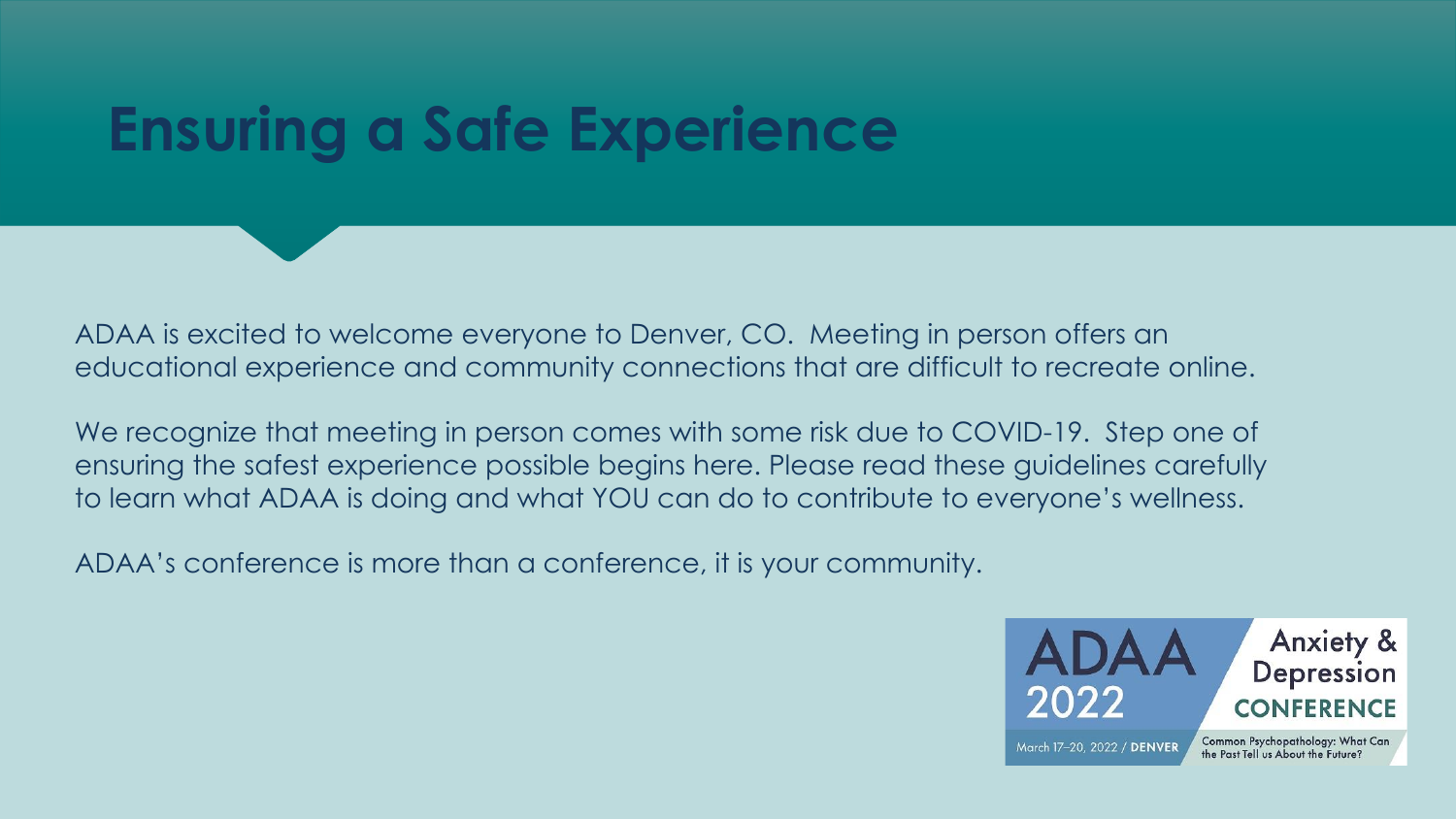### **Attendee Requirements**

- **ADAA requires proof of full COVID-19 vaccination (vaccination must have been completed by March 2, 2022)** prior to the conference dates from each conference participant (speaker, attendee, sponsor, staff, guest, etc.) to attend any conference activities.
- Medical exemptions may be accepted with a negative COVID-19 test performed by a professional testing facility (home test results will not be accepted) administered no more than 72 hours prior to the conference dates.
- Attendees agree to provide required documentation to attend. **Attendees understand if appropriate documentation is not provided, they will not be permitted entry into the conference and no refund will be issued.**
- ADAA has contracted with a third-party vendor to verify vaccine records and test results. **Documentation must be submitted through the COVID portal for verification in advance of the conference dates.**
- Guests must be registered in advance, submit their information through the COVID portal, and check in at the conference registration desk. To register a guest, contact [ADAA directly](mailto:conference@adaa.org). **MASKS ARE REQUIRED!**

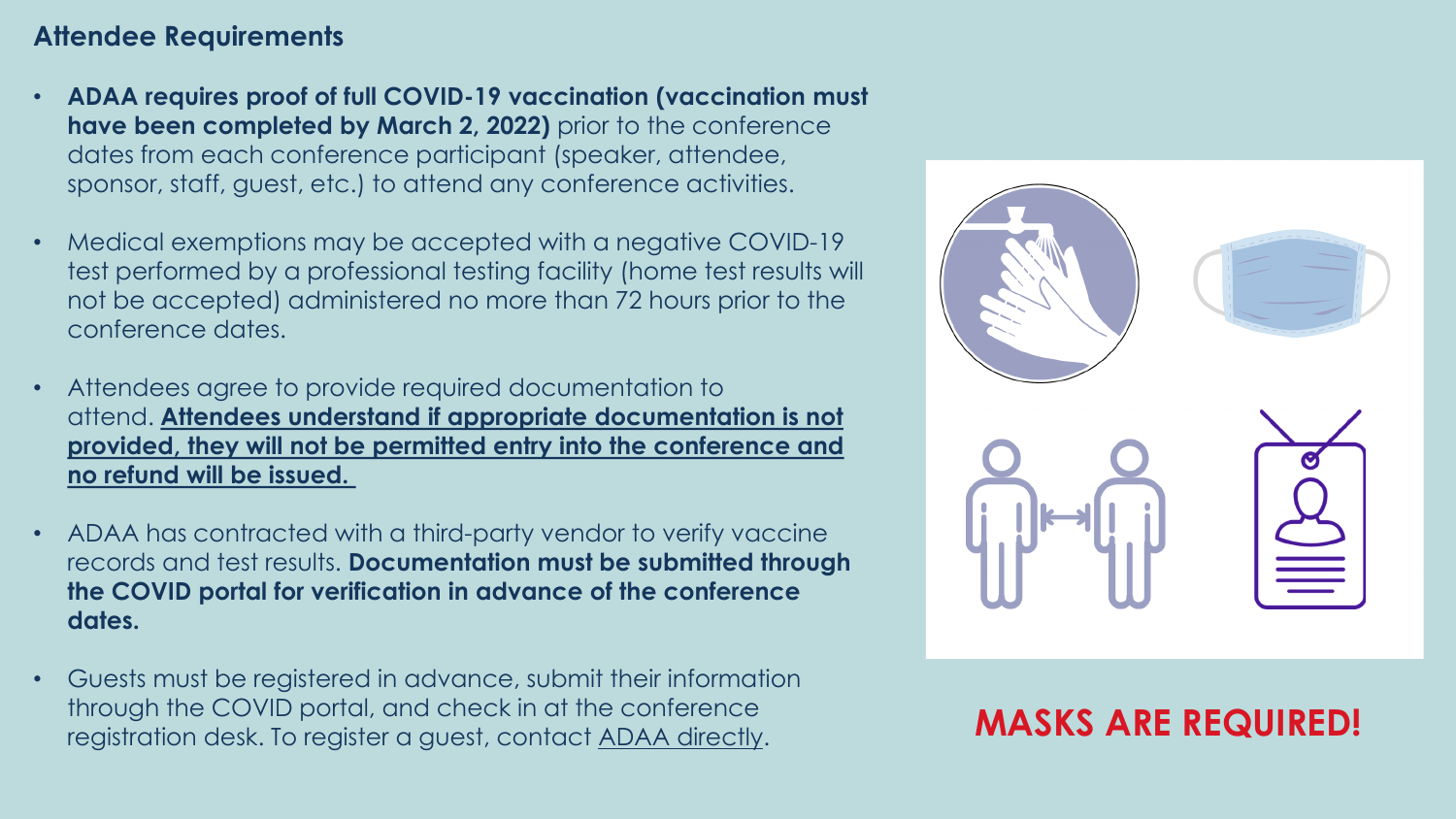### **Attendee Requirements Continued…**

- If attendees arrive at the conference without having submitted appropriate documentation, they may submit onsite but will not be permitted into the conference space until the information has been verified. **Please note that onsite verification can take several hours.**
- All conference participants are required to wear an appropriate face covering while in the conference space unless actively eating, drinking, or presenting at a session. Poster presenters are required to wear an appropriate face mask at all times. ADAA recommends N95 masks. Please ensure you bring enough masks for the entire conference.
- Badges must be worn at all times by all attendees (including sponsors, partners, and guests) in the conference space. This includes social functions.
- ADAA discourages onsite registration. If an attendee must register onsite, they will be required to follow the same COVID-19 documentation submissions protocols and wait for verification to be processed before entering the conference space. **Please note that onsite verification can take several hours.**
- ADAA will provide a list of nearby COVID-19 testing facilities, but attendees are encouraged to bring home test kits in case they develop COVID-19 symptoms during the event. ADAA will not provide onsite testing.



# **MASKS ARE REQUIRED!**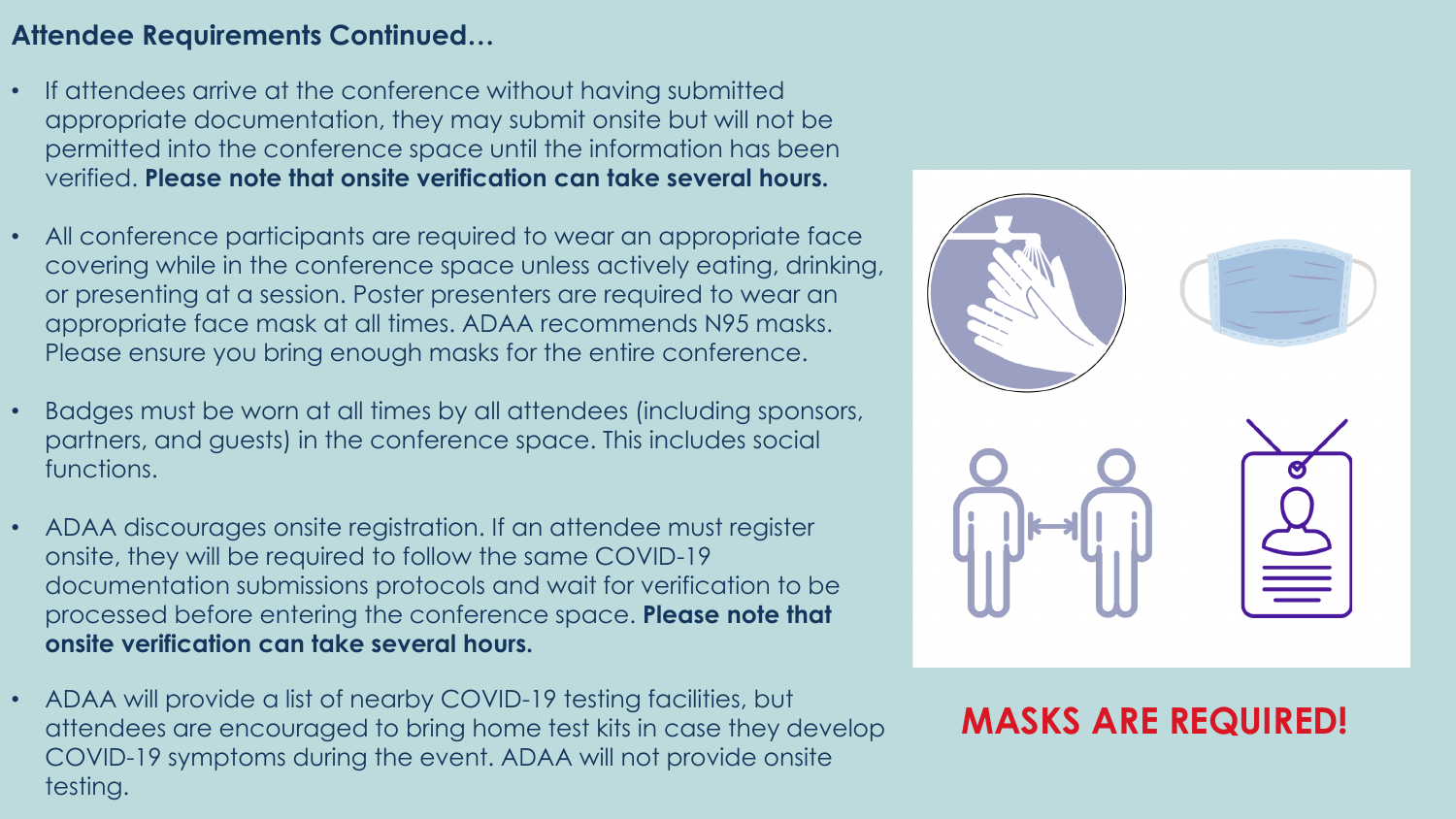# **COVID-19 Protocols and Requirements**

## *Before the conference:*

- [Familiarize yourself with current](https://www.denvergov.org/Government/COVID-19-Information) [CDC recommendations regarding travel](https://www.cdc.gov/coronavirus/2019-ncov/travelers/index.html) [and local COVID-19](https://www.denvergov.org/Government/COVID-19-Information) requirements.
- Understand that public spaces come with an inherent risk of exposure to COVID-19 and evaluate your comfort level with attending an in-person conference.
- Provide your proof of vaccination and/or medical exemption with a negative COVID-19 test before arriving at the conference through ADAA's COVID-19 verification portal. Attendees who do not provide this information in advance will be delayed from entering the conference space. Access to the portal will be emailed in mid-February.
- Stay home if you aren't feeling well or have had a COVID-19 exposure.

# *During the conference:*

• Follow all [ADAA COVID-19 requirements](https://adaa.org/conference/COVID-19-Precautions) including always wearing your badge. Your badge is confirmation that you have met ADAA's COVID-19 registration requirements.

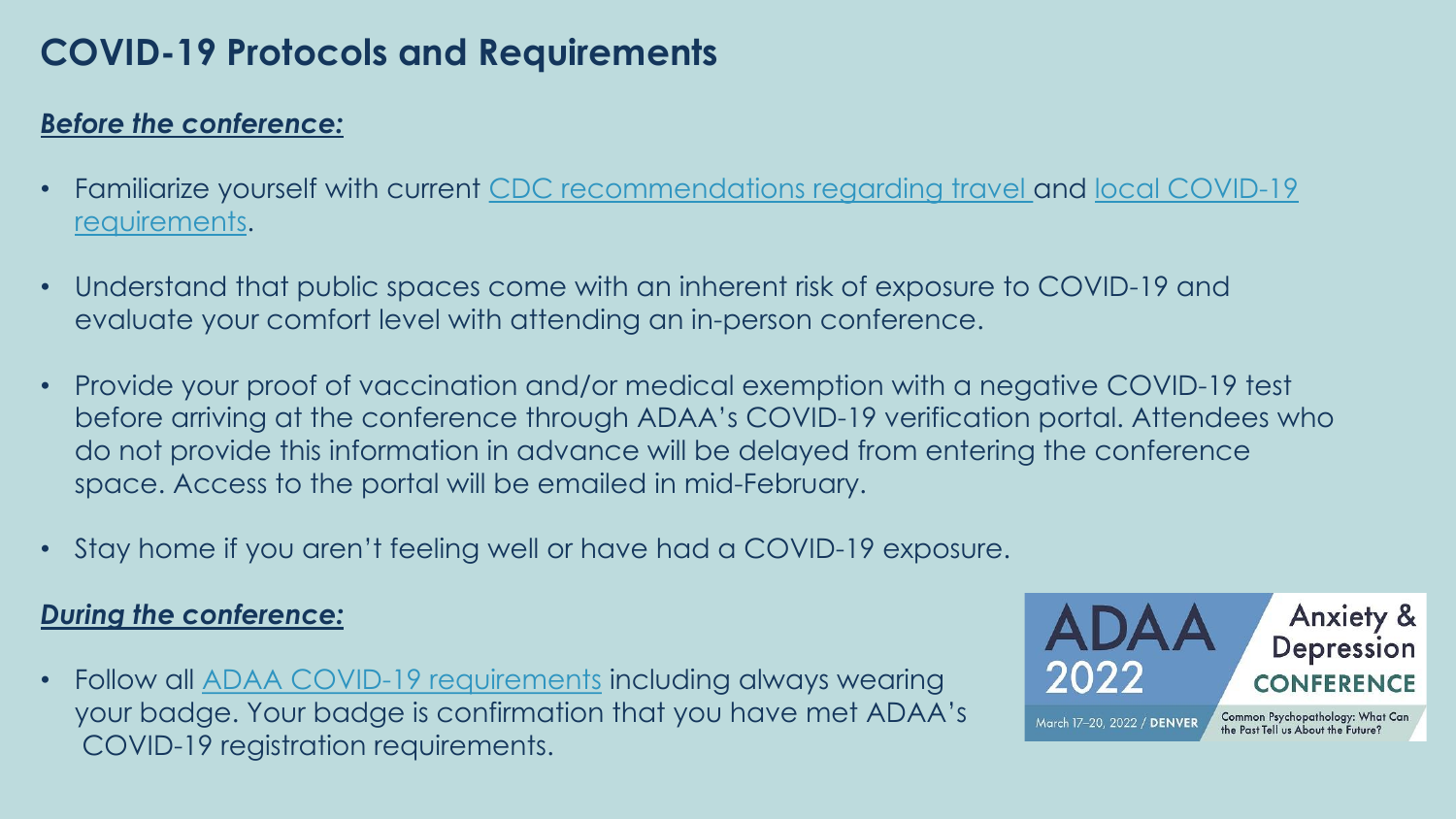# **COVID-19 Protocols and Requirements Continued…**

- Wear your face mask at all times within the conference space unless you are actively eating or presenting at a podium. All poster presenters are required to be masked while presenting.
- Maintain appropriate social distance at high traffic areas such as the registration desk and respect posted social distancing signs.
- Recognize that some conference events (meals and receptions) where attendees will be unmasked while eating/drinking. Consider your own comfort level when decided to participate in these events.
- Follow all appropriate recommendations including frequent handwashing, covering your mouth and nose while sneezing or coughing, and avoiding face touching.
- Should you feel ill or exhibit COVID-19 symptoms **while attending the conference**, immediately quarantine to your room and contact ADAA's executive director [Susan Gurley](mailto:sgurley@adaa.org) for further instructions.

# *After the conference:*

• If you test positive for COVID-19 within 10 days or returning home, please contact ADAA's executive director [Susan Gurley](mailto:sgurley@adaa.org).

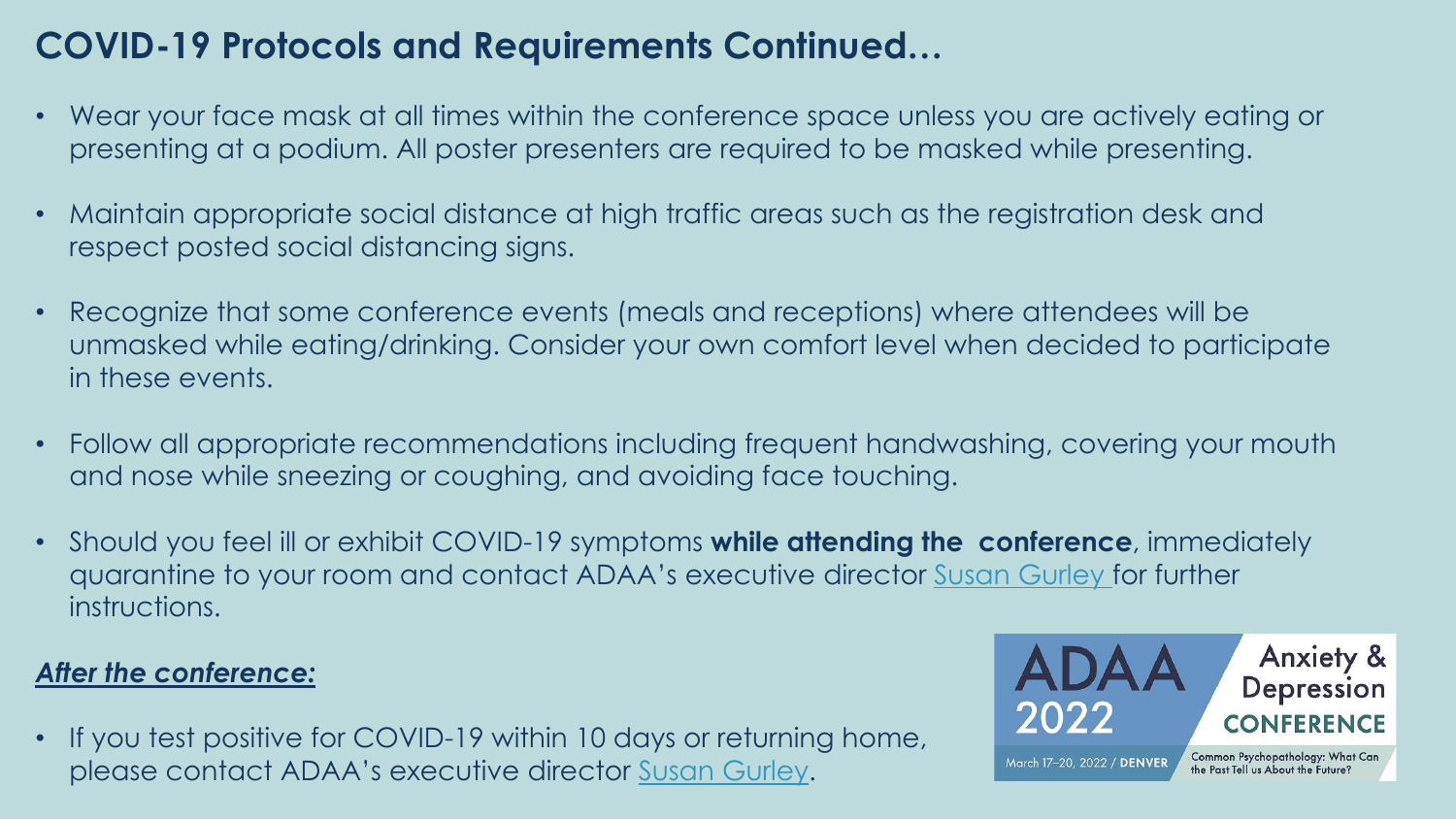# **FAQs**

#### **1. What if I am unvaccinated? Can I attend?**

ADAA requires proof of vaccination. No one will be permitted into the conference space without providing proof of vaccination.

#### **2. Can I request an exemption?**

Medical exemptions may be accepted with a negative COVID-19 test performed by a professional testing facility (home test results will not be accepted) administered no more than 72 hours prior to the conference dates. Attendees must submit any medical exemption requests through the COVID-19 verification portal prior to arriving at the conference.

#### **3. Can I bring a guest to the conference?**

Guests may be permitted but must be registered and follow the same COVID-19 protocols as all other attendees. Guests who arrive onsite without providing proof of vaccination will not be permitted entry. Documentation may be submitted onsite but verification may take several hours. Registrants may not remain in the conference space while awaiting verification.

#### **4. Can unregistered guests gain access to the COVID vendor?**

No. No unregistered persons may gain access to any part of the conference space. All guests, attendees, and partners are required to be registered and follow the same COVID-19 policies.

#### **5. What do I need to provide to enter the conference space?**

All attendees must provide proof of vaccination. ADAA has contracted with a third party vendor to verify proof of vaccination. In the weeks prior to the conference, all registered attendees will be sent information on accessing the COVID-19 portal and requirements for submitting their information.

#### **6. Are masks required?**

Yes, masks are required for all attendees unless actively eating or drinking or presenting at a podium. This is required regardless of vaccination status. Poster presenters are required to be masked during their presentation times.